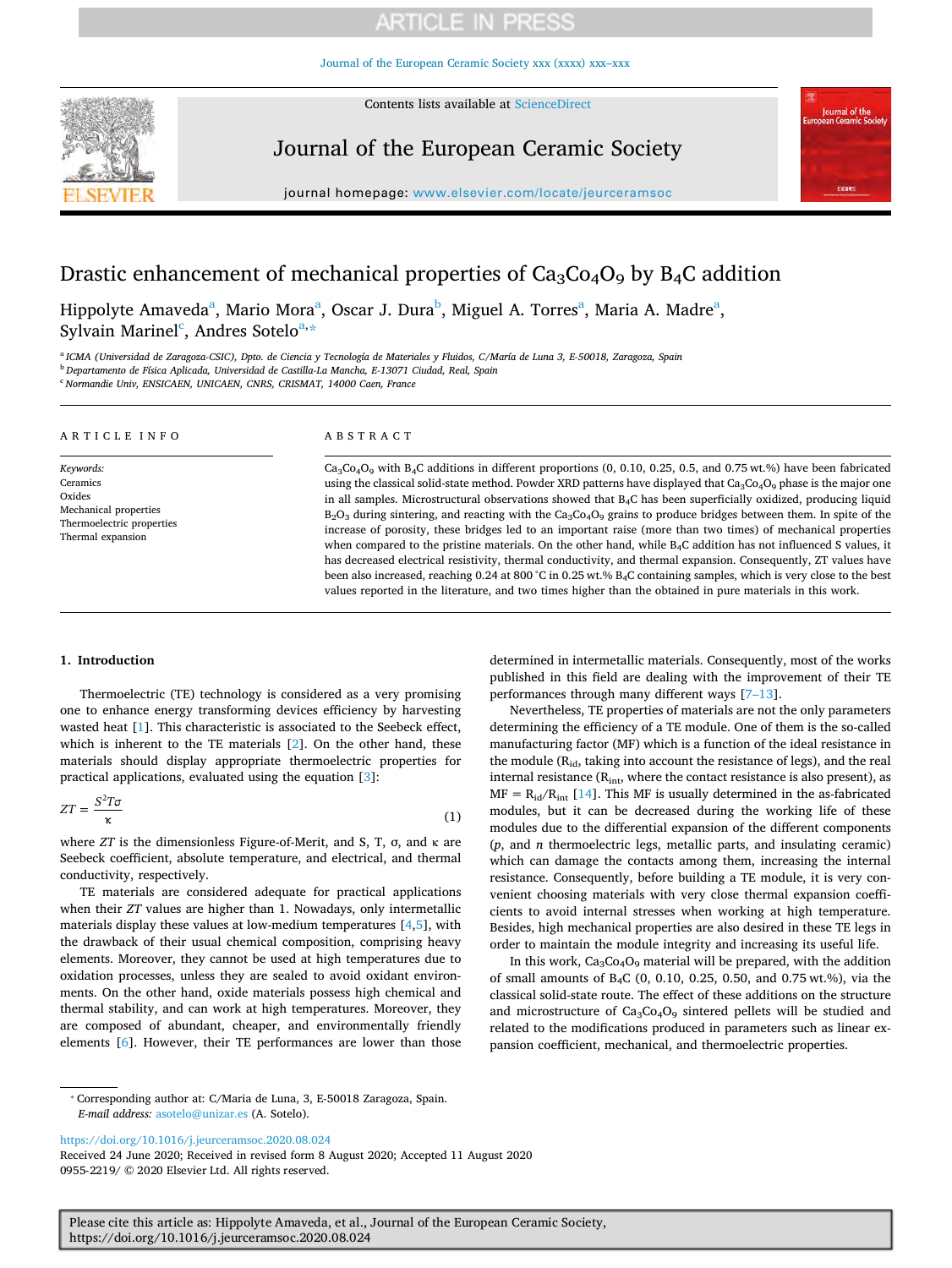#### **2. Experimental**

 $Ca_3Co_4O_9 + x$  wt.% B<sub>4</sub>C, with x = 0.0, 0.10, 0.25, 0.50, and 0.75, have been prepared using the classical solid-state route from  $CaCO<sub>3</sub>$ (Panreac, 98 + %), and  $Co<sub>2</sub>O<sub>3</sub>$  (Aldrich, 98 + %) commercial powders. They were weighed in the adequate amounts, mixed and ball milled under water media for 30 min at 300 rpm to produce a suspension, which was dried under infrared radiation. The resulting dry mixture was manually milled to produce a very fine powder, subsequently thermally treated at 750 and 800 °C for 12 h under air, with an intermediate manual milling. This thermal process is adequate to decompose  $CaCO<sub>3</sub>$  and to produce intermediate by-products, in agreement with previously reported data [[15\]](#page-5-8). After milling these calcined powders,  $B_4C$  (Alfa Aesar, 99 + %) has been added in the stoichiometric proportions and the mixture has been ball milled 30 min at 300 rpm to homogenize the mixture. After this process, the different materials were cold-pressed in form of pellets with around  $3 \times 3 \times 12$  mm<sup>3</sup>, under 400 MPa applied pressure perpendicular to the  $3 \times 12$  mm<sup>2</sup> surface. Finally, the compacts were sintered at 900 °C for 24 h under air atmosphere, followed by a final furnace cooling.

Powder X-ray diffraction (XRD) patterns were determined in a theta-theta PANalyticalX'Pert Pro diffractometer (*CuK*α radiation, λ  $=1.54059$  Å) between 10 and 40 degrees, where the main peaks of  $Ca<sub>3</sub>Co<sub>4</sub>O<sub>9</sub>$  phase, and the most intense of B<sub>4</sub>C, appear. Density measurements were performed using Archimedes' method on several samples for each B4C addition. The relative density values were calculated with respect to the theoretical one, assuming a dense and perfect mixture of Ca<sub>3</sub>Co<sub>4</sub>O<sub>9</sub> (4.677 g/cm<sup>3</sup> [\[16](#page-5-9)]) and B<sub>4</sub>C (2.50 g/cm<sup>3</sup> [[17\]](#page-6-0)).

Microstructural observations have been performed on the samples surfaces and fractured sections in a Field Emission Scanning Electron Microscope (FESEM, Carl Zeiss Merlin) combined with an energy-dispersive spectrometry (EDS) system. Mechanical properties have been determined in several samples for each composition through flexural strength, Young's modulus, compression tests and Vickers microhardness measurements. Flexural strength and Young's modulus have been obtained from the three point bending test in an Instron 5565, with 30 μm/s punch displacement and 10 mm span; compressive strength was performed parallel to the long pellet axis at 30 μm/s; and Vickers microindentation tests were accomplished under 0.05 Kg applied load. Seebeck coefficient and electrical resistivity were simultaneously determined through the four-point contact, along the large pellet axis, using a LSR-3 (Linseis GmbH) under He atmosphere in the 50−800 °C temperature range. Thermal diffusivity (*α*) has been measured in the same direction used for the electrical characterization in a laser-flash system (Linseis LFA 1000). Thermal conductivity (*κ*) has been calculated as  $\kappa = \alpha C_p d$ , being  $C_p$  specific heat and *d*, sample density.  $C_p$  has been determined through Dulong-Petit law. From *d*,  $C_p$ , *E*, and  $\kappa_l$ , phonon mean free path has been calculated for each composition. In order to stablish the samples TE performances, ZT was determined from Seebeck coefficient, electrical resistivity, and thermal conductivity data. These data were used to evaluate the properties evolution as a function of the dopant content, and were also compared with previously reported values in the literature for similar compounds. Finally, dilatometric behaviour of samples has been studied in the 25−800 °C temperature range in a L79 HCS dilatometer (Linseis GmbH) to determine their linear expansion coefficient evolution as a function of B4C content.

### **3. Results and discussion**

#### *3.1. Structural and microstructural characterization*

[Fig. 1](#page-1-0) illustrates the XRD patterns obtained in  $Ca_3Co_4O_9 + x$  wt.% B4C powdered samples. As it can be easily observed in the figure, all samples present very similar patterns, independently of the  $B_4C$  addition. Moreover, all peaks can be associated to the diffraction planes



<span id="page-1-0"></span>

**Fig. 1.** Powder X-ray diffraction patterns of  $Ca_3Co_4O_9 + x$  wt.%  $B_4C$  samples. The diffraction planes indicate the reflections of  $Ca<sub>3</sub>Co<sub>4</sub>O<sub>9</sub>$  phase. \* identifies the B4C diffraction peak.

(indicated in the graph) of  $Ca<sub>3</sub>Co<sub>4</sub>O<sub>9</sub>$  phase with monoclinic symmetry [[18](#page-6-1)[,19](#page-6-2)]. Furthermore, the most intense diffractions correspond to its *ab*-planes, which could be associated to preferential grain orientation. However, it should be highlighted that XRD patterns were obtained on powdered samples and, consequently, this grain orientation is produced by the samples preparation, as observed in previous works [\[20](#page-6-3)]. On the other hand, B4C has been identified with this technique through its (021) reflection peak at 37.818 degrees, appearing with very low intensity for  $B_4C$  content  $\geq 0.25$  wt.% [\[21](#page-6-4)].

Microstructural studies performed on the samples surfaces have shown that all samples are composed of flake-like particles with no preferential orientation, which is the characteristic situation in this system, as reported in previous works [\[22](#page-6-5)[,23](#page-6-6)]. Moreover, EDS analysis has confirmed the XRD results, showing that these grains correspond to the  $Ca<sub>3</sub>Co<sub>4</sub>O<sub>9</sub>$  phase. On the other hand, the  $Ca<sub>3</sub>Co<sub>4</sub>O<sub>9</sub>$  grain sizes are decreased when the amount of B4C is increased, while porosity seems to be increased. In order to confirm the raise in porosity when the  $B_4C$ content is larger, the samples density was evaluated and the mean results, together with their standard error, are displayed in [Table 1.](#page-1-1) As it is clear from these data, samples density is slightly decreased when the amount of B4C is increased, corroborating the SEM observations. In any case, the relative density values are in the order of the typically reported in materials prepared through the classical solid-state method [[23–25\]](#page-6-6). This low densification can be explained when considering the

### <span id="page-1-1"></span>**Table 1**

Apparent density, standard error, and relative density determined through Archimedes' method.

| $B_4C$ content (wt.%) | Density $(g/cm^3)$ | Std. error | Relative density |
|-----------------------|--------------------|------------|------------------|
| 0                     | 3.4532             | 0.0317     | 73.8             |
| 0.10                  | 3.4358             | 0.0830     | 73.6             |
| 0.25                  | 3.3742             | 0.0627     | 72.3             |
| 0.5                   | 3.3205             | 0.0289     | 71.3             |
| 0.75                  | 3.3009             | 0.0502     | 71.0             |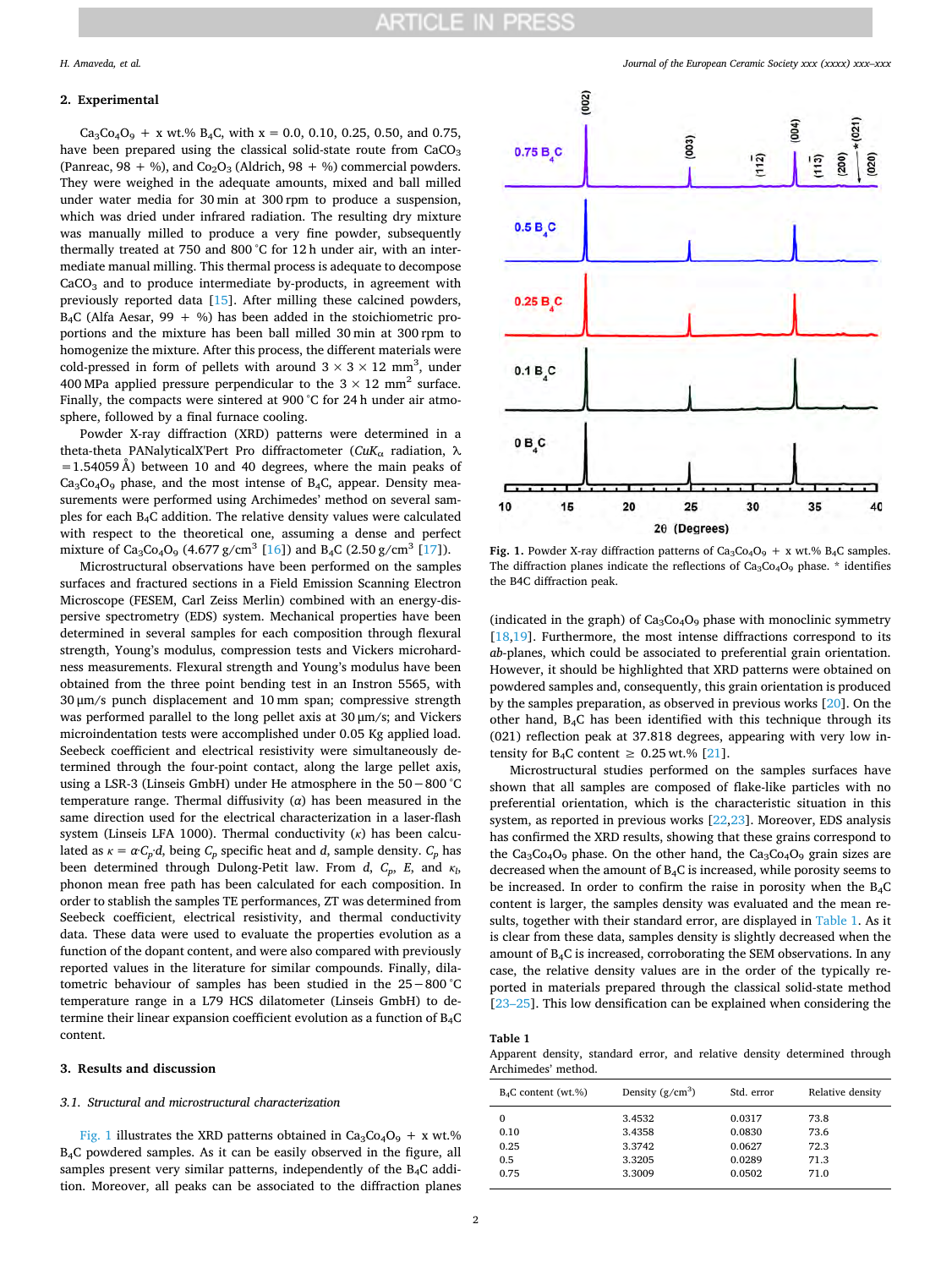<span id="page-2-0"></span>

**Fig. 2.**  $\sigma$ <sub>max</sub>, and E values obtained through three point bending tests, with their standard error, as a function of B4C content.

phase equilibria diagram  $[26]$  $[26]$ , which shows that  $Ca<sub>3</sub>Co<sub>4</sub>O<sub>9</sub>$  phase is stable up to 926 °C. Consequently, sintering procedure has to be performed below this temperature, which is, in turn, much lower than the eutectic temperature (1350 °C), drastically limiting the samples densification. Even if porosity is undesirable to get very high mechanical properties, it can help reducing thermal conductivity of these samples and, consequently, increasing thermoelectric performances.

### *3.2. Mechanical characterization*

[Fig. 2](#page-2-0) presents the three point bending tests results for the  $Ca<sub>3</sub>Co<sub>4</sub>O<sub>9</sub>$ and their standard errors, together with the Young's modulus values extracted for these tests, as a function of B4C content. In spite of the slight decrease of density induced by B4C addition, mechanical properties are drastically increased, when compared to the pure samples. Flexural strength is increased in around 50 % for 0.1 wt.% B4C addition, and more than 100 % for higher contents, while Young's modulus is only raised in around 10 % for 0.1 wt.% B4C addition, and about 75 % for 0.25 wt.%  $B_4C$  samples. These results seem to be contradictory with the porosity evolution and, consequently, the fractured sections of samples were microstructurally studied.

[Fig. 3](#page-2-1) shows representative micrographs at high magnification of 0.25, and 0.75  $B_4C$  samples. As it can be observed in the pictures, besides the grey contrast ( $Ca<sub>3</sub>Co<sub>4</sub>O<sub>9</sub>$  phase), a new contrast (dark grey) is appearing in higher proportions when the amount of B4C is increased, which is connecting thermoelectric grains. EDS analysis has shown that this contrast contains B, C, O, Ca, and Co. These cations are present in a relationship (using B as reference) 1.0:0.485 ± 0.005:2.85  $\pm$  0.09:0.77  $\pm$  0.02:0.66  $\pm$  0.04, for B, C, O, Ca, and Co, respectively, independently of  $B_4C$  content. The formation of this new phase can be explained when considering that B4C starts to be oxidized under air at around 450 °C, producing  $CO_2$  and  $B_2O_3$  [\[27](#page-6-8)]. This effect could lead to the total  $B_4C$  oxidation, however, the formed  $B_2O_3$  has melting point of 450 °C [\[28](#page-6-9)] and, between 600 and 1000 °C, forms a protective layer on the particles surface avoiding further oxidation [[29](#page-6-10)]. On the other hand, the presence of this liquid phase, making close contact with the thermoelectric grains, lead to Ca-B-O [\[30](#page-6-11)], and Co-B-O [\[31](#page-6-12)] compounds formation on the B4C particles surface. Consequently, these compounds form bridges between the thermoelectric grains, enhancing the samples mechanical properties. Bending stresses obtained in pure samples (56 MPa) are more than three times higher than the reported

*H. Amaveda, et al. Journal of the European Ceramic Society xxx (xxxx) xxx–xxx*

<span id="page-2-1"></span>

**Fig. 3.** Representative SEM micrographs obtained in fractured surfaces of  $Ca_3Co_4O_9 + x$  wt.% B<sub>4</sub>C, with x = a) 0.25; and b) 0.75. The arrows show the dark grey contrast which corresponds to a B-rich phase.

for sintered samples (18.4 MPa) [[32\]](#page-6-13). However, despite the adverse porosity effect, the best bending stress values were obtained in samples with B<sub>4</sub>C content  $\geq 0.25$  wt.% (125 MPa). These values are about a half of the reported for high density materials with well oriented grains (254 MPa) [[32](#page-6-13)]. Moreover, Young's modulus determined in 0.25 wt.% B4C samples is only 35 % lower than the best reported values in this kind of materials [\[32](#page-6-13)].

[Fig. 4](#page-3-0) displays compressive strength of the different samples, as a function of B4C content. As it is expected, the stresses determined through this test are higher than the obtained through three point bending tests. The evolution illustrated in the graph clearly confirms the effect of B4C addition observed in the three point bending tests. In spite of the slight increase of samples porosity when B4C is added, compressive strength is drastically increased by a factor 2 for  $B_4C$ content  $\geq 0.25$  wt.%, when compared to the pristine samples prepared in this work. On the other hand, slight differences with the three point bending test can be found in the graph, as stresses obtained by compression are asymptotically increased when B4C content is higher than 0.25 wt.%.

Other important mechanical characteristic is the material hardness, which is responsible for the machinability and wear resistance of individual thermoelectric elements [\[32–34](#page-6-13)]. This property has been determined through Vickers microhardness, and the obtained results are presented, together with their standard error, in [Fig. 5,](#page-3-1) as a function of B4C content. As it can be seen in the graph, in spite of the porosity influence on the measurements, a clear increase of microhardness with the B4C amount is produced. This evolution is in agreement with the microstructural features already discussed in [Fig. 3](#page-2-1), which enhance all mechanical properties determined in this work. Moreover, the values for the pristine samples (0.11 GPa) are the same reported in previous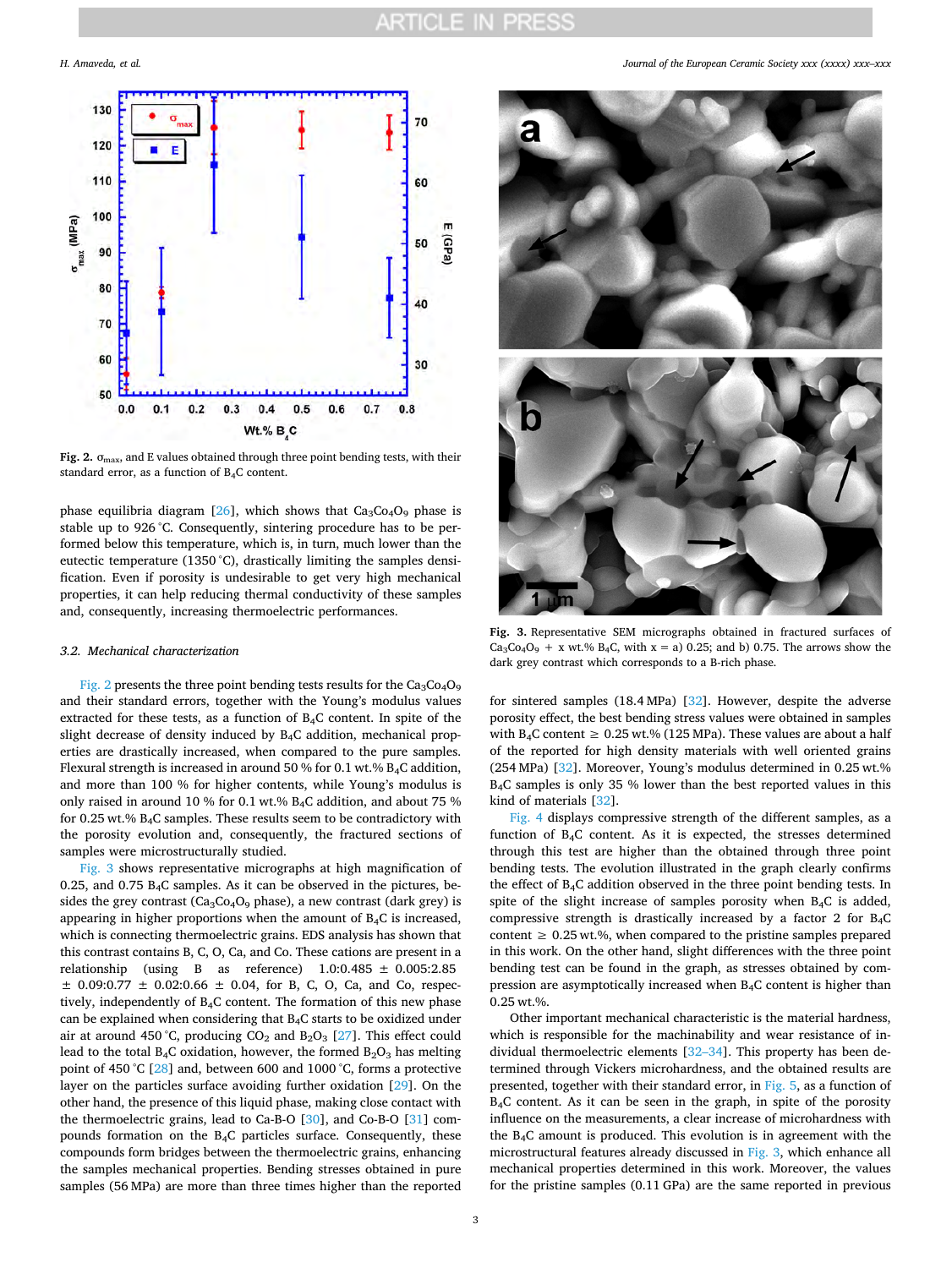<span id="page-3-0"></span>

**Fig. 4.** σ values obtained through compression tests, with their standard error, as a function of B4C content.

<span id="page-3-1"></span>

**Fig. 5.** Vickers microhardness values, with their standard error, as a function of B4C addition.

works (0.12 GPa) [\[32](#page-6-13)], while the best results in samples with  $B_4C$  addition (0.41 GPa) can reach one third of the reported for nearly fully dense materials (1.3 GPa after hot pressing at 30 MPa) [[32\]](#page-6-13).

It is important to highlight that these porous samples with  $B_4C$ addition reach much higher mechanical properties than the expected in this kind of materials, not very far from the obtained in nearly fully dense materials, but using a more simple, economic, and rapid process. This is a very advantageous situation when considering these materials for practical applications.

#### *3.3. Thermoelectric characterization*

Electrical resistivity variation with temperature, as a function of  $B_4C$ content is presented in [Fig. 6](#page-3-2). As shown in the plot, all samples possess



<span id="page-3-2"></span>Fig. 6. Electrical resistivity variation with temperature, as a function of B<sub>4</sub>C content, in  $Ca_3Co_4O_9$  + x wt.% B<sub>4</sub>C samples.

very similar behaviour in the whole measured temperature range. The samples display a minimum at around 450 °C, which corresponds to the change between semiconducting  $(d\rho/dT < 0)$  and metallic  $(d\rho/dT > 0)$ behaviour. This temperature indicates the change from a hole hopping from  $Co^{4+}$  to  $Co^{3+}$  [[35\]](#page-6-14) to a charge carriers transport in the valence or conduction band [\[36](#page-6-15)]. This is a very common behaviour observed in  $Ca<sub>3</sub>Co<sub>4</sub>O<sub>9</sub>$  sintered materials [\[23](#page-6-6)[,37](#page-6-16)]. On the other hand, B<sub>4</sub>C addition up to 0.25 wt.% decreases electrical resistivity, while further addition drastically increases it, when compared to samples without additions. Different assumptions can be made to account for this. It can be due to a chemical effect such as the one already observed in CCO thin films, where a slightly lower Co content, with respect to the stoichiometric one, leads to lower electrical resistivity [\[38](#page-6-17)]. The latter mechanism may explain the decrease of the electrical resistivity of CCO, for the lowest B4C addition, as this addition induces a slight departure of cobalt from the structure. However, other phenomena may be considered such as those related to the microstructure changes (grain size modification with B4C addition, inter-granular insulating phase formation, etc.). It is clear that further investigations would be required to address this issue in detail. The lowest electrical resistivity values have been obtained in samples with 0.25 wt.% B4C. The minimum resistivity values measured in these samples at 800 °C (14 m $\Omega$  cm) are slightly lower than the best values reported for Ca<sub>3</sub>Co<sub>4</sub>O<sub>9</sub> samples sintered or textured through spark plasma sintering (15–18 m $\Omega$  cm) [\[39](#page-6-18)] and around 20 % lower than in pure samples. However, they are higher than the measured in highly dense materials prepared using alternative methods (10 mΩ cm) [[40\]](#page-6-19).

[Fig. 7](#page-4-0) shows the S variation with temperature and  $B_4C$  content. S displays positive values in all samples, indicating that conduction is mainly produced by holes. Moreover, the behaviour is the same for all samples, the values are increased when the temperature rises, and these values are the same for all samples within the measurement errors. These very close S values, independently of B4C content can be explained by the very small compositional modification produced in the samples discussed previously. Furthermore, the cations drainage induced by the liquid  $B_2O_3$  is probably limited to the zones close to the grain boundaries, maintaining the core of the grains practically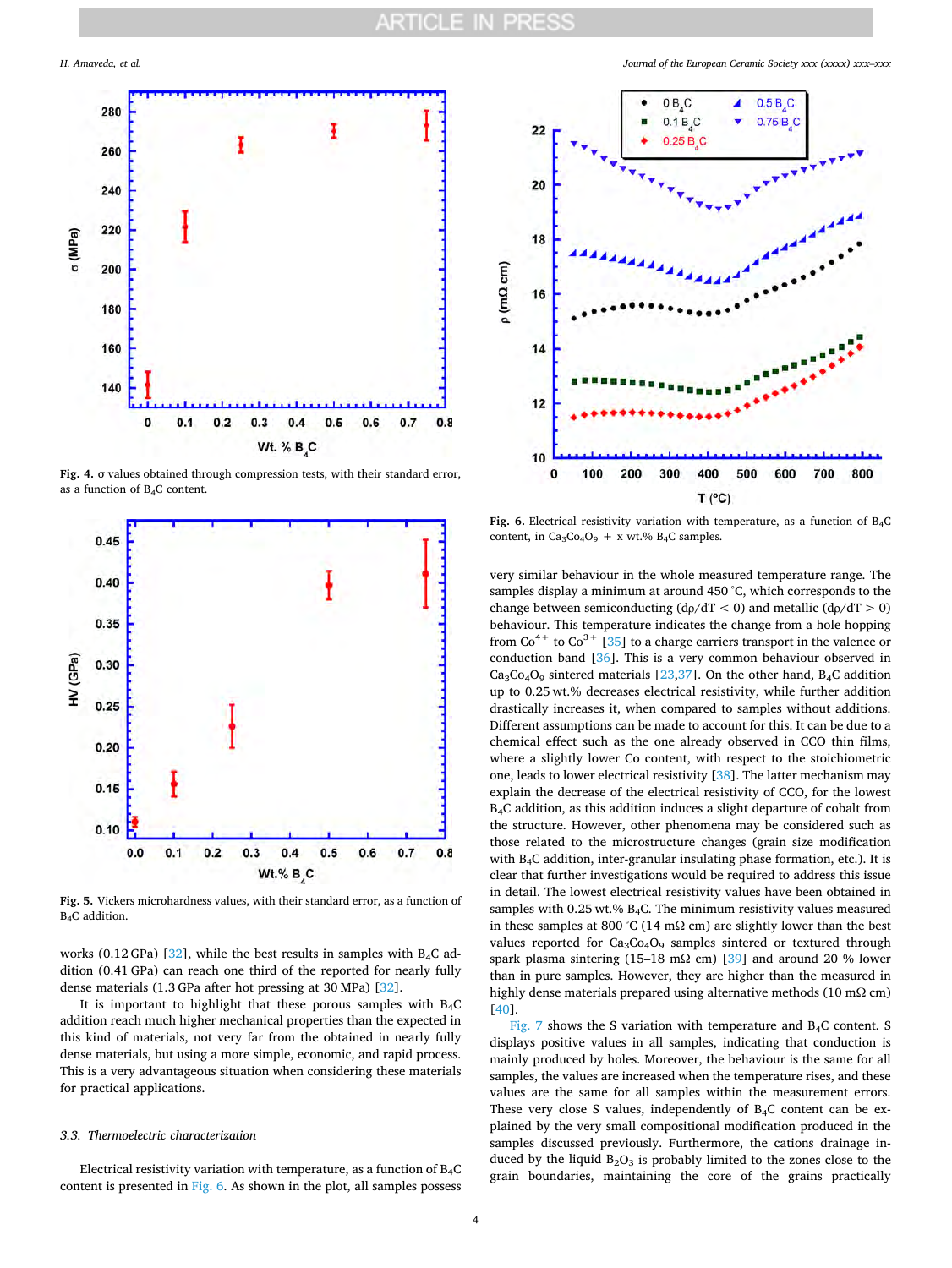<span id="page-4-0"></span>

Fig. 7. Seebeck coefficient variation with temperature, as a function of B<sub>4</sub>C content, in  $Ca_3Co_4O_9$  + x wt.% B<sub>4</sub>C samples.

unchanged. Consequently, no significant modifications in S values should be expected. In addition, the fact that the  $B_4C$  content does not impact the Seebeck coefficient suggests that the carrier mobility may be modified by the B4C addition. Therefore, the modification of the electrical resistivity with B4C addition may be linked to the carrier mobility changes. The highest values at 800 °C (195  $\mu$ V/K) are higher than the reported in pure  $Ca<sub>3</sub>Co<sub>4</sub>O<sub>9</sub>$  sintered or textured through spark plasma sintering (170–175  $\mu$ V/K) [\[39](#page-6-18)], but lower than the reported in very dense materials obtained by alternative methods (205  $\mu$ V/K) [\[40](#page-6-19)].

Total κ consists in the addition of two components,  $\kappa = \kappa_1 + \kappa_e$ , where  $\kappa_1$  is the lattice thermal conductivity contribution and  $\kappa_e$  is the electronic counterpart.  $\kappa_e$  can be estimated from the Wiedemann-Franz's law [\[41](#page-6-20)], which is expressed as  $\kappa_e = L \sigma T$ , where *L*, and  $\sigma$  are Lorenz number (2.45  $\times$  10<sup>-8</sup> V<sup>2</sup>/K<sup>2</sup>), and electrical conductivity, respectively. The variation with temperature and B4C content of the electronic and total thermal conductivity are presented in [Fig. 8.](#page-4-1) When comparing both graphs, it is clear that electronic thermal conductivity is increased when the temperature rises. In contrast, the total thermal conductivity decreases from room temperature to around 600−650 °C induced by the increase of lattice vibrations which enhance phonon scattering. At higher temperatures, the total thermal conductivity increases due to the larger influence of electronic thermal conductivity. Moreover, B4C addition leads to a clear decrease of total thermal conductivity, when compared to the pure samples, especially at high temperatures. These results are in agreement with previous works in  $Ca_{3-x}B_xCo_4O_9$  which showed that thermal conductivity is decreased with B-content up to 0.5  $[42]$  $[42]$ . At 800 °C, the minimum total thermal conductivity value determined in 0.25 wt.%  $B_4C$  samples (1.2 W/K m) is about 20 % higher than the lowest measured in these samples (1.0 W/K m at 650 °C). These results are in accordance with the phonon mean free path calculated from  $\kappa$ <sub>1</sub>, sound velocity, and heat capacity, as it decreases from the undoped samples  $(2.5 \,\mu\text{m})$  to the 0.25 wt.% B<sub>4</sub>C ones (1.8 μm), increasing up to 2.2 μm for 0.75 wt.% B4C samples. These mean free paths are within the range of the reported in the literature [[43\]](#page-6-22). Moreover, these values are comparable to the reported in classically sintered materials (0.9 W/K m with  $~\sim~$  60 % theoretical density) which show higher amount of porosity [\[44](#page-6-23)] than the samples in this work. On the other hand, it is lower than the best values obtained by spark plasma sintering  $(2.1 \text{ W/K m})$  [[45\]](#page-6-24), and much lower

*H. Amaveda, et al. Journal of the European Ceramic Society xxx (xxxx) xxx–xxx*

<span id="page-4-1"></span>

**Fig. 8.** Evolution of a) Electronic thermal conductivity; and b) Total thermal conductivity, with temperature, as a function of  $B_4C$  content, in  $Ca_3Co_4O_9 + x$ wt.% B4C samples.

than the measured in textured materials by hot-uniaxial pressing (2.2, 3, and 4.7 W/K m) [[13,](#page-5-10)[44,](#page-6-23)[46\]](#page-6-25). Other interesting observation is that total thermal conductivity is decreasing with temperature in all samples, reaching a minimum, and then increasing again at higher temperatures. It can be seen that these minima appear at lower temperatures when the B4C content is increased. This behaviour can be related to the fact that probably  $\kappa_e$  is typically underestimated in this kind of compounds, as Lorentz number (2.45  $10^{-8}$  V<sup>2</sup>/K<sup>2</sup>) used for its calculation is only valid for metallic materials. Consequently, as shown in previous works, it should be calculated as  $L = 1.5 + \exp(-S/116)$ , where S is the absolute Seebeck coefficient in the maximum [[47\]](#page-6-26). In this work, this expression has not been used, as no S maximum has been found for any of the prepared samples.

With all the previously discussed data, ZT has been calculated and plotted in [Fig. 9.](#page-5-11) As displayed in the graph, ZT values are increased with temperature in the whole measured temperature range, and also with B4C content up to 0.25 wt.%, decreasing for higher additions. The highest value has been measured at 800 °C in 0.25 wt.% B4C samples (0.24), which is more than two times higher than the calculated for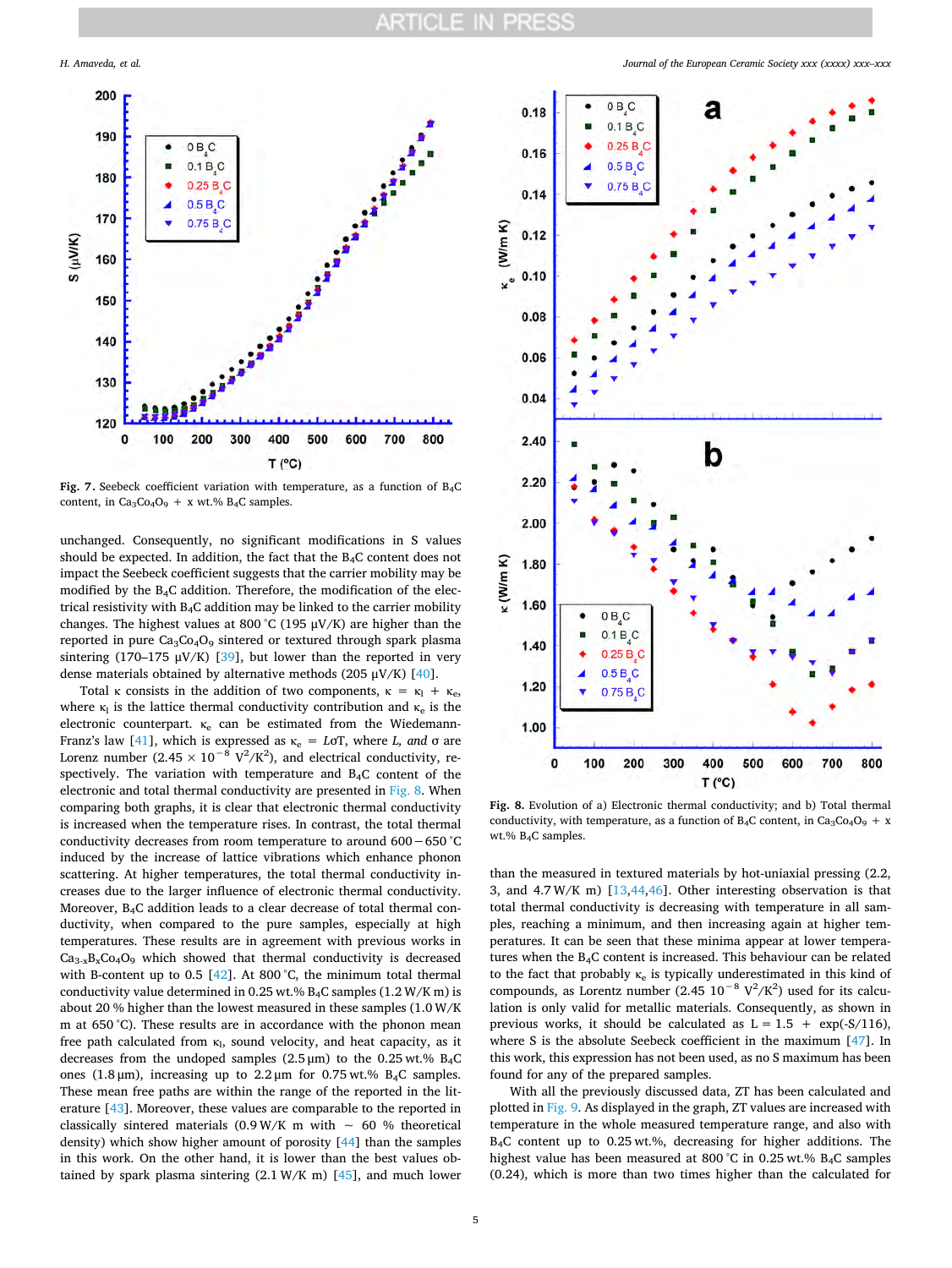# **ARTICLE IN PRESS**

<span id="page-5-11"></span>

**Fig. 9.** ZT evolution with temperature, as a function of B4C addition in  $Ca<sub>3</sub>Co<sub>4</sub>O<sub>9</sub> + x wt. % B<sub>4</sub>C samples.$ 

# <span id="page-5-12"></span>**Table 2**

Thermal expansion coefficient (α) determined in  $Ca<sub>3</sub>Co<sub>4</sub>O<sub>9</sub> + x wt. % B<sub>4</sub>C samples.$ 

| $B_4C$ content (wt.%) | $\alpha$ (ppm/K) |
|-----------------------|------------------|
| 0                     | 10.32            |
| 0.10                  | 9.65             |
| 0.25                  | 9.36             |
| 0.5                   | 9.56             |
| 0.75                  | 9.68             |

pure ones. Moreover, it is higher than the measured in classically (0.08  $[44]$  $[44]$ ), or spark plasma sintered samples  $(0.15 [45])$  $(0.15 [45])$  $(0.15 [45])$ , and even than the determined in textured samples (0.18, and 0.16 [\[13](#page-5-10)[,44](#page-6-23)]). However, this value is lower than the reported one for materials prepared through non-conventional methods (0.35 [[15](#page-5-8)]) or in  $Ca_{3-x}Sr_{x}Co_{4}O_{9}$  textured materials (0.29 [[46\]](#page-6-25)).

Thermal expansion coefficient has been determined in all samples and presented in [Table 2](#page-5-12). As it can be observed in this table, thermal expansion of pure samples (10.32 ppm/K) is in the range of the reported value for  $Ca_3Co_4O_9$  materials (10.6 ppm/K [\[25](#page-6-27)]) and lower than the measured in Bi-substituted materials (12.8 ppm/K [\[25](#page-6-27)]). On the other hand, B4C addition, up to 0.25 wt.%, decreases thermal expansion coefficient, increasing with further additions. The minimum value (9.3 ppm/K) measured in this work corresponds to a decrease of only around 10 % but closer to the one reported for  $\text{Al}_2\text{O}_3$  (7.5 ppm/K [\[48](#page-6-28)]). This reduction, even if it does not seem to be significant, may reduce the differential thermal expansion between two of the main components of thermoelectric modules, decreasing the internal stresses at working temperatures, and increasing the life span of these devices.

### **4. Conclusions**

 $Ca_3Co_4O_9$  + x wt.% B<sub>4</sub>C (x = 0, 0.1, 0.25, 0.5, and 0.75) polycrystalline materials have been prepared through the classical ceramic method. XRD analysis has only identified  $Ca<sub>3</sub>Co<sub>4</sub>O<sub>9</sub>$  phase in all samples, independently of the B4C content. SEM observations have shown that  $B_4C$  has reacted with oxygen producing liquid  $B_2O_3$  on its surface, slightly reacting with  $Ca_3Co_4O_9$  grains and forming bridges between the grains. These microstructural modifications have been reflected in the mechanical properties, which were drastically enhanced when compared to the pure samples, despite the slight increase of porosity. Seebeck coefficient has not been affected by B4C addition, while electrical resistivity, thermal conductivity and thermal expansion have been decreased, leading to maximum ZT values close to the best reported in the literature, and about two times higher than the measured in pure samples in this work. It is worth to mention that these results have been obtained through a simple and scalable process which can be easily transferred to industry.

# **Declaration of Competing Interest**

The authors declare that they have no known competing financial interests or personal relationships that could have appeared to influence the work reported in this paper.

### **Acknowledgements**

This study has been funded by the Spanish MINECO-FEDER (Project MAT2017-82183-C3-1-R) and Gobierno de Aragón-FEDER (Research Group T 54-17R). Authors would like to acknowledge the use of Servicio General de Apoyo a la Investigación-SAI, Universidad de Zaragoza.

## **Appendix A. Supplementary data**

Supplementary material related to this article can be found, in the online version, at doi[:https://doi.org/10.1016/j.jeurceramsoc.2020.08.](https://doi.org/10.1016/j.jeurceramsoc.2020.08.024)  [024](https://doi.org/10.1016/j.jeurceramsoc.2020.08.024).

### **References**

- <span id="page-5-0"></span>[1] [G. Mahan, B. Sales, J. Sharp, Thermoelectric materials: new approaches to an old](http://refhub.elsevier.com/S0955-2219(20)30666-X/sbref0005) [problem, Phys. Today 50 \(1997\) 42–47.](http://refhub.elsevier.com/S0955-2219(20)30666-X/sbref0005)
- <span id="page-5-1"></span>[2] [T.J. Seebeck, Magnetic polarization of metals and minerals, Abhandlungen der](http://refhub.elsevier.com/S0955-2219(20)30666-X/sbref0010)  [Deutschen Akademie der Wissenschafren zu Berlin 265 \(1822\) 1822–1823.](http://refhub.elsevier.com/S0955-2219(20)30666-X/sbref0010)
- <span id="page-5-2"></span>[3] D.M. Rowe, Thermoelectrics Handbook: Macro to Nano, CRC Press, Boca Raton, [USA, 2006.](http://refhub.elsevier.com/S0955-2219(20)30666-X/sbref0015)
- <span id="page-5-3"></span>[4] [H. Wang, J. Hwang, M.L. Snedaker, I.-H. Kim, C. Kang, J. Kim, G.D. Stucky,](http://refhub.elsevier.com/S0955-2219(20)30666-X/sbref0020)  [J. Bowers, W. Kim, High thermoelectric performance of a heterogeneous PbTe na](http://refhub.elsevier.com/S0955-2219(20)30666-X/sbref0020)[nocomposite, Chem. Mater. 27 \(2015\) 944–949.](http://refhub.elsevier.com/S0955-2219(20)30666-X/sbref0020)
- <span id="page-5-4"></span>[5] [X. Wang, H.C. Wang, W.B. Su, F. Mehmood, J.Z. Zhai, T. Wang, T.T. Chen,](http://refhub.elsevier.com/S0955-2219(20)30666-X/sbref0025)  [C.L. Wang, Geometric structural design for lead tellurium thermoelectric power](http://refhub.elsevier.com/S0955-2219(20)30666-X/sbref0025) eneration application, Renew. Energy 141 (2019) 88-95.
- <span id="page-5-5"></span>[6] [A.A. Yaroshevsky, Abundances of chemical elements in the Earth's crust, Appl.](http://refhub.elsevier.com/S0955-2219(20)30666-X/sbref0030) [Geochem. 44 \(2006\) 48–55.](http://refhub.elsevier.com/S0955-2219(20)30666-X/sbref0030)
- <span id="page-5-6"></span>[7] [H. Itahara, C. Xia, J. Sugiyama, T. Tani, Fabrication of textured thermoelectric](http://refhub.elsevier.com/S0955-2219(20)30666-X/sbref0035) [layered cobaltites with various rock salt-type layers by using](http://refhub.elsevier.com/S0955-2219(20)30666-X/sbref0035)  $β$ -Co(OH)<sub>2</sub> platelets as [reactive templates, J. Mater. Chem. 14 \(2004\) 61–66.](http://refhub.elsevier.com/S0955-2219(20)30666-X/sbref0035)
- [8] [A. Sotelo, Sh. Rasekh, M.A. Torres, P. Bosque, M.A. Madre, J.C. Diez, Effect of](http://refhub.elsevier.com/S0955-2219(20)30666-X/sbref0040) synthesis methods on the Ca<sub>3</sub>Co<sub>4</sub>O<sub>9</sub> thermoelectric ceramic performances, J. Solid [State Chem. 221 \(2015\) 247–254.](http://refhub.elsevier.com/S0955-2219(20)30666-X/sbref0040)
- [9] [Z. Shi, J. Xu, J. Zhu, Y. Zhang, T. Gao, M. Qin, H. Sun, G. Dong, F. Gao, Effect of](http://refhub.elsevier.com/S0955-2219(20)30666-X/sbref0045) [platelet template seeds on microstructure and thermoelectric properties of](http://refhub.elsevier.com/S0955-2219(20)30666-X/sbref0045)  [Ca3Co4O9 ceramics, Ceram. Int. 45 \(2019\) 1977–1983.](http://refhub.elsevier.com/S0955-2219(20)30666-X/sbref0045)
- [10] Y. Liu, Y. Lin, C.-W. Nan, Z. Shen, Preparation of  $Ca<sub>3</sub>Co<sub>4</sub>O<sub>9</sub>$  and improvement of its [thermoelectric properties by spark plasma sintering, J. Am. Ceram. Soc. 88 \(2005\)](http://refhub.elsevier.com/S0955-2219(20)30666-X/sbref0050)  [1337–1340.](http://refhub.elsevier.com/S0955-2219(20)30666-X/sbref0050)
- [11] [F. Delorme, P. Diaz-Chao, E. Guilmeau, F. Giovannelli, Thermoelectric properties of](http://refhub.elsevier.com/S0955-2219(20)30666-X/sbref0055)  [Ca3Co4O9-Co3O4 composites, Ceram. Int. 41 \(2015\) 10038–10043.](http://refhub.elsevier.com/S0955-2219(20)30666-X/sbref0055)
- [12] T. Schulz, J. Toepfer, Thermoelectric properties of  $Ca_3Co_4O_9$  ceramics prepared by [an alternative pressure-less sintering/annealing method, J. Alloys. Compd. 659](http://refhub.elsevier.com/S0955-2219(20)30666-X/sbref0060)  [\(2016\) 122–126.](http://refhub.elsevier.com/S0955-2219(20)30666-X/sbref0060)
- <span id="page-5-10"></span>[13] [H. Wang, X. Sun, X. Yan, D. Huo, X. Li, J.-G. Li, X. Ding, Fabrication and thermo](http://refhub.elsevier.com/S0955-2219(20)30666-X/sbref0065)electric properties of highly textured Ca<sub>9</sub>Co<sub>12</sub>O<sub>28</sub> ceramic, J. Alloys Compds. 582 [\(2014\) 294–298.](http://refhub.elsevier.com/S0955-2219(20)30666-X/sbref0065)
- <span id="page-5-7"></span>[14] S. Lemonnier, C. Goupil, J. Noudem, Four-leg  $\text{Ca}_{0.95}\text{Sm}_{0.05}\text{MnO}_3$  unileg thermo [electric device, J. Appl. Phys. 104 \(2008\) 014505.](http://refhub.elsevier.com/S0955-2219(20)30666-X/sbref0070)
- <span id="page-5-8"></span>[15] [A. Sotelo, F.M. Costa, N.M. Ferreira, A. Kovalevsky, M.C. Ferro, V.S. Amaral,](http://refhub.elsevier.com/S0955-2219(20)30666-X/sbref0075)  J.S. Amaral, Sh. Rasekh, M.A. Torres, M.A. Madre, J.C. Diez, Tailoring Ca<sub>3</sub>Co<sub>4</sub>O<sub>9</sub> [microstructure and performances using a transient liquid phase sintering additive,](http://refhub.elsevier.com/S0955-2219(20)30666-X/sbref0075)  [J. Eur. Ceram. Soc. 36 \(2016\) 1025–1032.](http://refhub.elsevier.com/S0955-2219(20)30666-X/sbref0075)
- <span id="page-5-9"></span>[16] Y.C. Liou, W.C. Tsai, W.Y. Lin, U.R. Lee, Synthesis of  $Ca_3Co_4O_9$  and  $CuAlO_2$  cera[mics of the thermoelectric application using a reaction-sintering process, J. Aust.](http://refhub.elsevier.com/S0955-2219(20)30666-X/sbref0080) [Ceram. Soc. 44 \(2008\) 17–22.](http://refhub.elsevier.com/S0955-2219(20)30666-X/sbref0080)